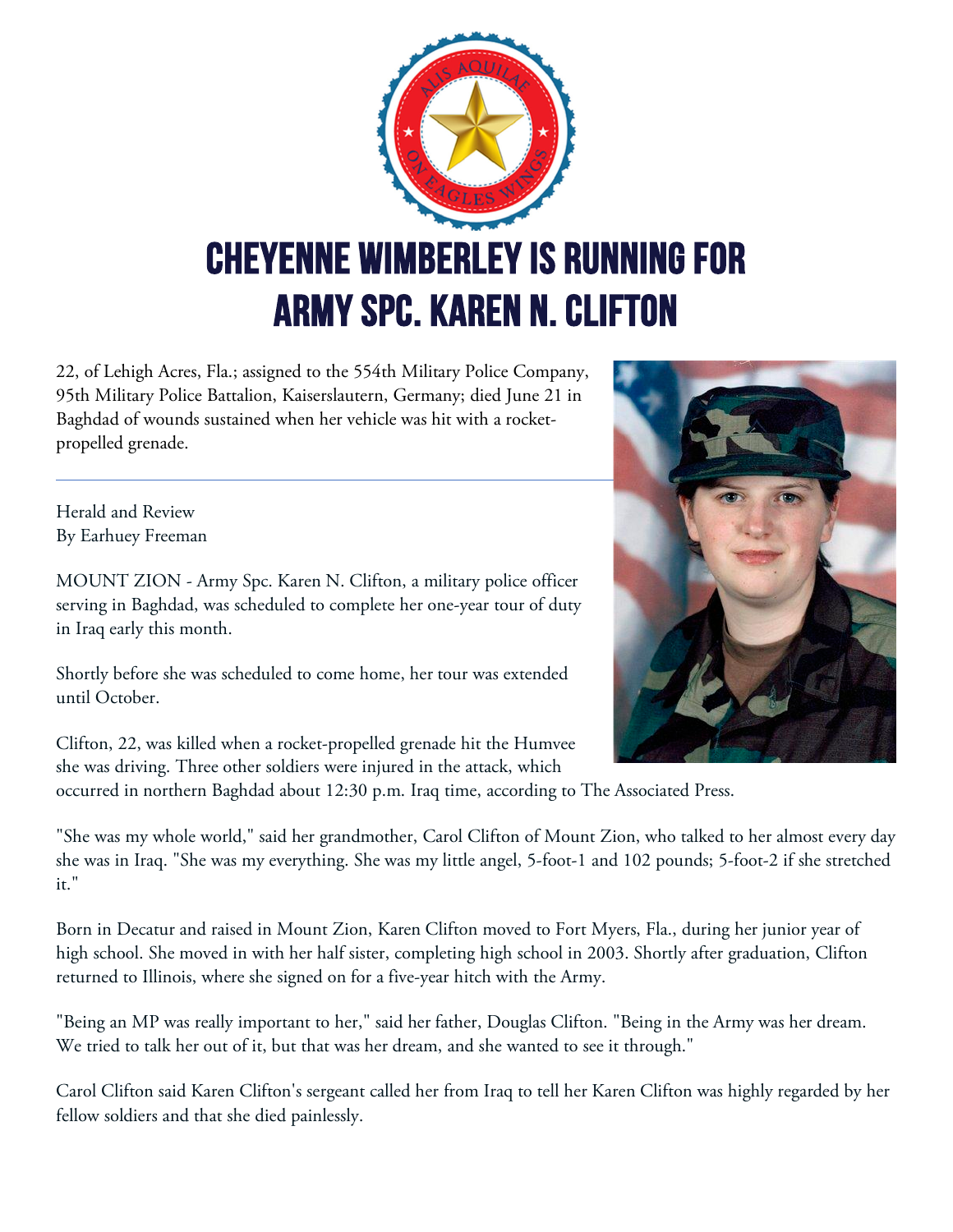

"He described her as one of the most loved and outgoing people that he had the pleasure of knowing," Carol Clifton said. "He told me how well respected she was over there.

"He said Karen did it all."

The sergeant told her he was in a Humvee ahead of hers, and he believed he saw the blast that took her life in his rearview mirror. Apparently, someone stepped out from the shadows, firing the rocket-propelled grenade from a short distance away.

"He said they got her from the side," Carol Clifton said. "She never knew what hit her. He said you can rest assured she died painlessly."

Carol Clifton asked the sergeant how she could be sure that it was Karen's remains that would be returned home. The sergeant replied that he personally picked up what he could, and that was what was placed in a casket.

"I appreciated that he called me and told me that she did not die in pain. That's what I needed to hear," Carol Clifton said. "He said what a delight she was. It's a big hole in your heart, and it will never be filled again."

Karen Clifton, who celebrated her 22nd birthday in Baghdad on May 10, was an avid Indy car racing fan who hoped to see the day a woman would win a big race, her father said. She loved to shop and eat out, especially at El Matador and Red Lobster restaurants when she returned home on leave.

Her mother, Chris Hancock of Illiopolis, recalled that she ate out a lot during her last visit home, just before Christmas.

"We had a blast," said Hancock, 40. "She's my best friend. We were getting pretty close. When we would go places, people thought we were sisters."

Hancock said her daughter was attending college in Germany, where she was stationed with her unit, the 554th Military Police Company, 95th Military Police Battalion.

"She loved college," Hancock said, adding that she had talked about possibly joining the state police later in her life.

Her sister, 18-year-old Cindy Blackston, said Karen Clifton was very happy in the Army. The sisters frequently talked on the phone and sent text messages to each other.